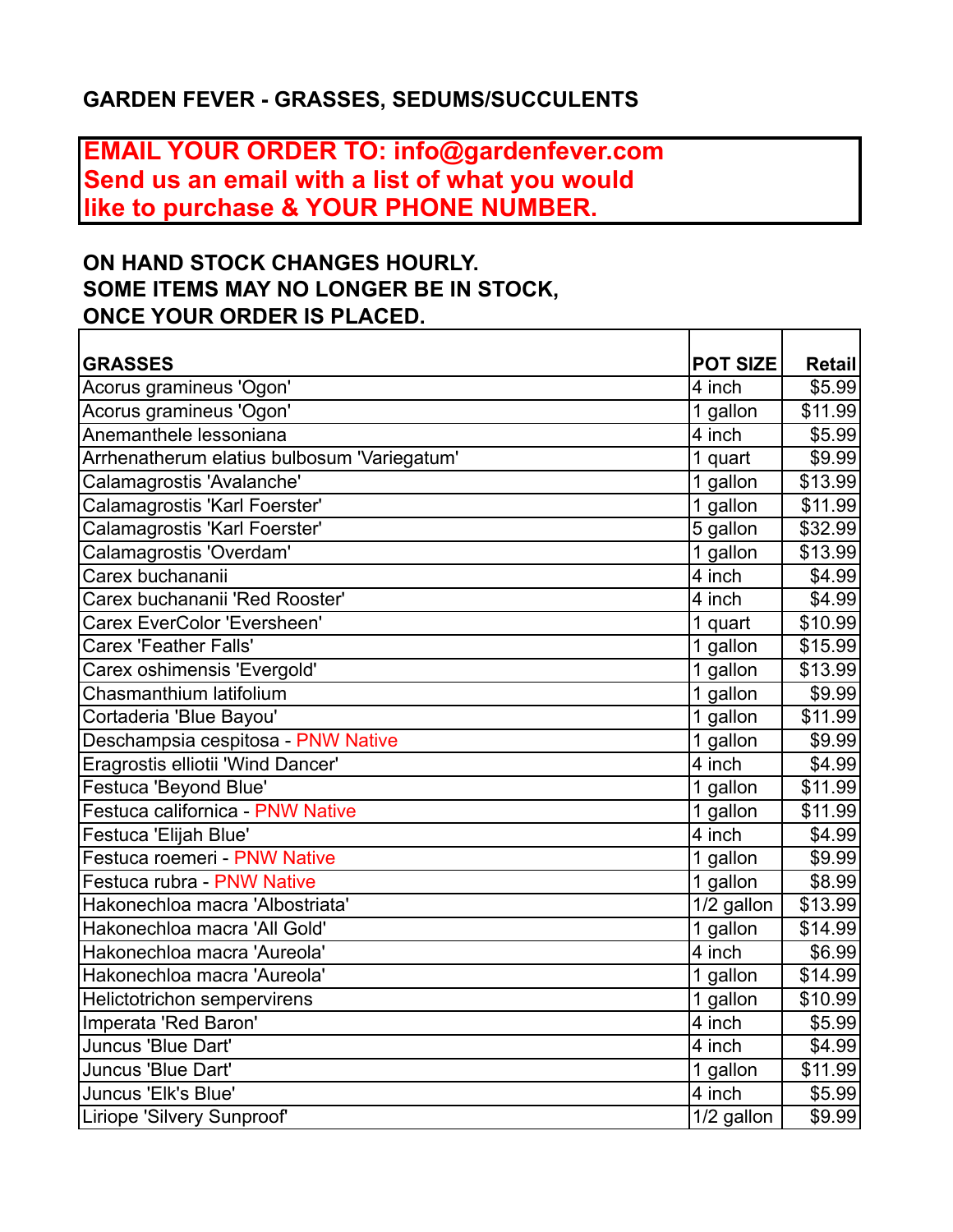| Millium effusum 'Flashlights'                                    | 1 gallon            | \$9.99  |
|------------------------------------------------------------------|---------------------|---------|
| Miscanthus sinensis 'Gold Bar'                                   | 1 gallon            | \$13.99 |
| Miscanthus sinensis 'Little Zebra'                               | 1 gallon            | \$11.99 |
| Miscanthus sinensis 'Morning Light'                              | 1 gallon            | \$12.99 |
| Miscanthus sinensis 'Morning Light'                              | 3 gallon            | \$32.99 |
| Molinia arundinacea 'Skyracer'                                   | 1 gallon            | \$11.99 |
| Molinia caerulea 'Variegata'                                     | 1 gallon            | \$10.99 |
| Nassella tenuissima                                              | 4 inch              | \$5.99  |
| Ophiopogon japonicus 'Fuiri Gyoku Ryu'                           | 4 inch              | \$5.99  |
| Ophiopogon japonicus 'Kijimafukiduma'                            | 4 inch              | \$5.99  |
| Ophiopogon japonicus 'Nana'                                      | 1 gallon            | \$17.99 |
| Ophiopogon planiscapus 'Nigrescens'                              | 1 gallon            | \$15.99 |
| Ophiopogon planiscapus 'Nigrescens'                              | 3 gallon            | \$45.99 |
| Papyrus 'King Tut'                                               | 2 gallon            | \$19.99 |
| Pennisetum massaicum 'Red Buttons'                               | 1 gallon            | \$13.99 |
| Pennisetum setaceum 'Fireworks' (not hardy)                      | 4 inch              | \$9.99  |
| Pennisetum setaceum 'Rubrum' - Purple Fountain Grass (not hardy) | 6 inch              | \$8.99  |
| Pennisetum setaceum 'Rubrum' - Purple Fountain Grass (not hardy) | 1 gallon            | \$13.99 |
| Poa cita                                                         | 1 gallon            | \$11.99 |
| Schizachyrium scoparium 'Standing Ovation'                       | 2 gallon            | \$29.99 |
| Sesleria caerulea, Blue Moor Grass                               | 4 inch              | \$4.99  |
| Sesleria caerulea, Blue Moor Grass                               | 1 gallon            | \$9.99  |
| Stipa gigantea                                                   | $\overline{4}$ inch | \$4.99  |
| Stipa gigantea 'Little Giant'                                    | 1 gallon            | \$13.99 |
|                                                                  |                     |         |
| <b>SEDUMS &amp; SUCCULENTS</b>                                   |                     |         |
| Agave 'Blue Glow'                                                | 1 gallon            | \$25.99 |
| Agave bracteosa 'Calamar'                                        | 1 quart             | \$14.99 |
| Agave ovatifolia                                                 | 3 gallon            | \$59.99 |
| Agave utahensis var. eborispina                                  | 1 gallon            | \$34.99 |
| Delosperma 'Firespinner'                                         | 4 inch              | \$5.99  |
| Delosperma 'Granita Raspberry'                                   | 1 gallon            | \$10.99 |
| Delosperma nubigenum                                             | 4 inch              | \$4.99  |
| Delosperma 'Oberg'                                               | 4 inch              | \$4.99  |
| Delosperma 'Wheels of Wonder Fire'                               | 1 quart             | \$7.99  |
| Delosperma 'Wheels of Wonder Hot Pink'                           | 1 quart             | \$7.99  |
| Echeveria 'Nodulosa' (Zone 9b)                                   | 4 inch              | \$6.99  |
| Opuntia x basilaris 'Baby Rita'                                  | 2 gallon            | \$55.99 |
| Opuntia cyanocana                                                | 1 gallon            | \$16.99 |
| Opuntia subarmata                                                | 1 gallon            | \$16.99 |
| Sedum acre 'Aurea'                                               | 4 inch              | \$4.99  |
| Sedum album                                                      | 4 inch              | \$4.99  |
| Sedum album 'Athoum'                                             | 4 inch              | \$4.99  |
| Sedum 'Angelina's Teacup'                                        | 1 quart             | \$7.99  |
| Sedum anglicum 'Love Triangle'                                   | 4 inch              | \$4.99  |